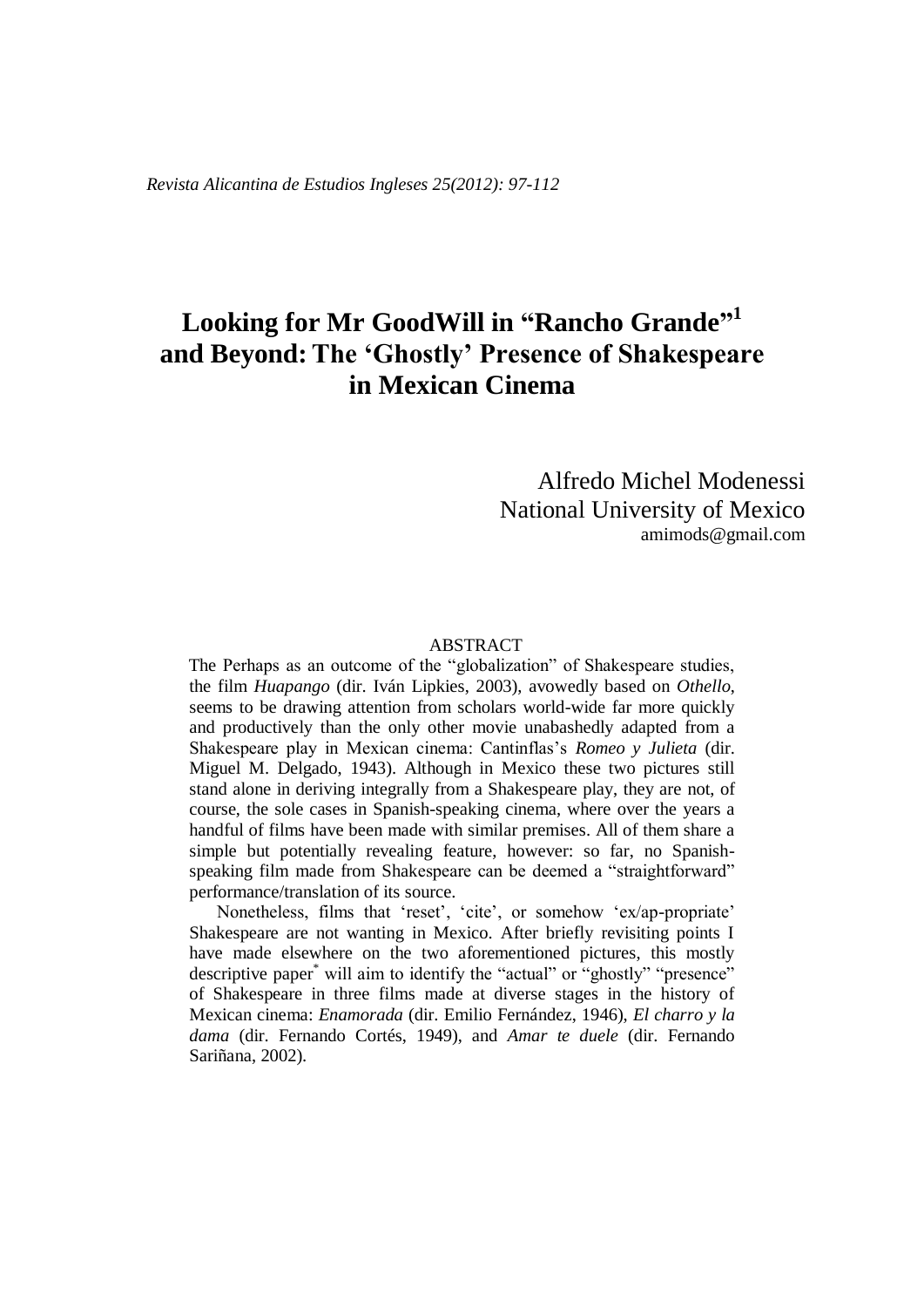Though often staged in Spanish-speaking countries, Shakespeare has never been a frequent source for Spanish-speaking cinema, television or similar media. Practically no films have been made 'straight' from Shakespeare, regardless of genre or country perhaps with the exception of *Sueño de una noche de San Juan* (2005), an animated film made in Spain from *A Midsummer Night's Dream*, directed by Ángel de la Cruz and Manolo Gómez— and only infrequently have his plays been used in a readily identifiable manner for film or TV adaptations, or even for recording performance in ways other than non-artistic video-taping of stage productions. TV versions have not been so wanting in Argentina; for example, *Romeo and Juliet* has been taped for TV several times, mainly from stage productions (e.g. 1962 and 1966 by María Avellaneda; 1971 by Francisco Fuentebuena); it was also 'developed' into a full-length soap-opera in 2007, produced by Raúl Lecouna. A couple of peeks at the latter should make its whence, its how, its whereto and its wherefore abundantly clear —and perhaps enhance the reader's appreciation of Kauffman's *Tromeo and Juliet*2. Elsewhere I have ventured that, given "the relatively abundant production [of films 'straight' from Shakespeare] in other European and non-European languages, the contrast is so sharp that one feels tempted to speculate upon reasons of historical/cultural competition and resistance" (Michel Modenessi, 2005: 239, n2).

The issue is worth exploring, and I wish to start precisely from an oblique perspective belonging to my preliminary work towards a book locating and discussing the role of Shakespeare in the history of Mexican cinema. Apart from Mexican films overtly deriving from Shakespeare that have already been documented —like Cantinflas's *Romeo y Julieta* (1943) or *Huapango* (2003)— ex/ap-propriations of Shakespeare into film with only a covert or tangential connection with Shakespeare may not be so wanting in Mexico, and identifying his 'ghostly' presence in films made at diverse stages in the history of Mexican cinema might contribute further food for thought. Due to the present state of my research, what follows is mainly descriptive.

**\* \* \***

Among the *identifiable*, though not always *identified*, Spanish-speaking Shakespeare films are an Argentine picture seemingly based on *Romeo and Juliet*, directed by Arturo S. Mom in 19383, another, with the curiously inverted title *Julieta y Romeo*, made in Spain in 1939 by José María Castellví; a version of *The Taming of the Shrew* made in, and adapted to, Spain as *La fierecilla domada* (1955), directed by Antonio Román; *Macbeth Sangrador* (Venezuela, 1999), adapted locally by director Leonardo Henríquez; and two Mexican films: *Romeo y Julieta*, directed by Miguel M. Delgado in 1943, and *Huapango* (2003), made by Iván Lipkies and co-written with María Elena Velasco, avowedly from *Othello*. Apart from being the closest to a straightforward adaptation from Shakespeare made in Mexico, the latter seems to be better known than the former among scholars nowadays, yet both equally illustrate not only the two paths that Mexican Shakespeare adaptations seem to have commonly followed, but also the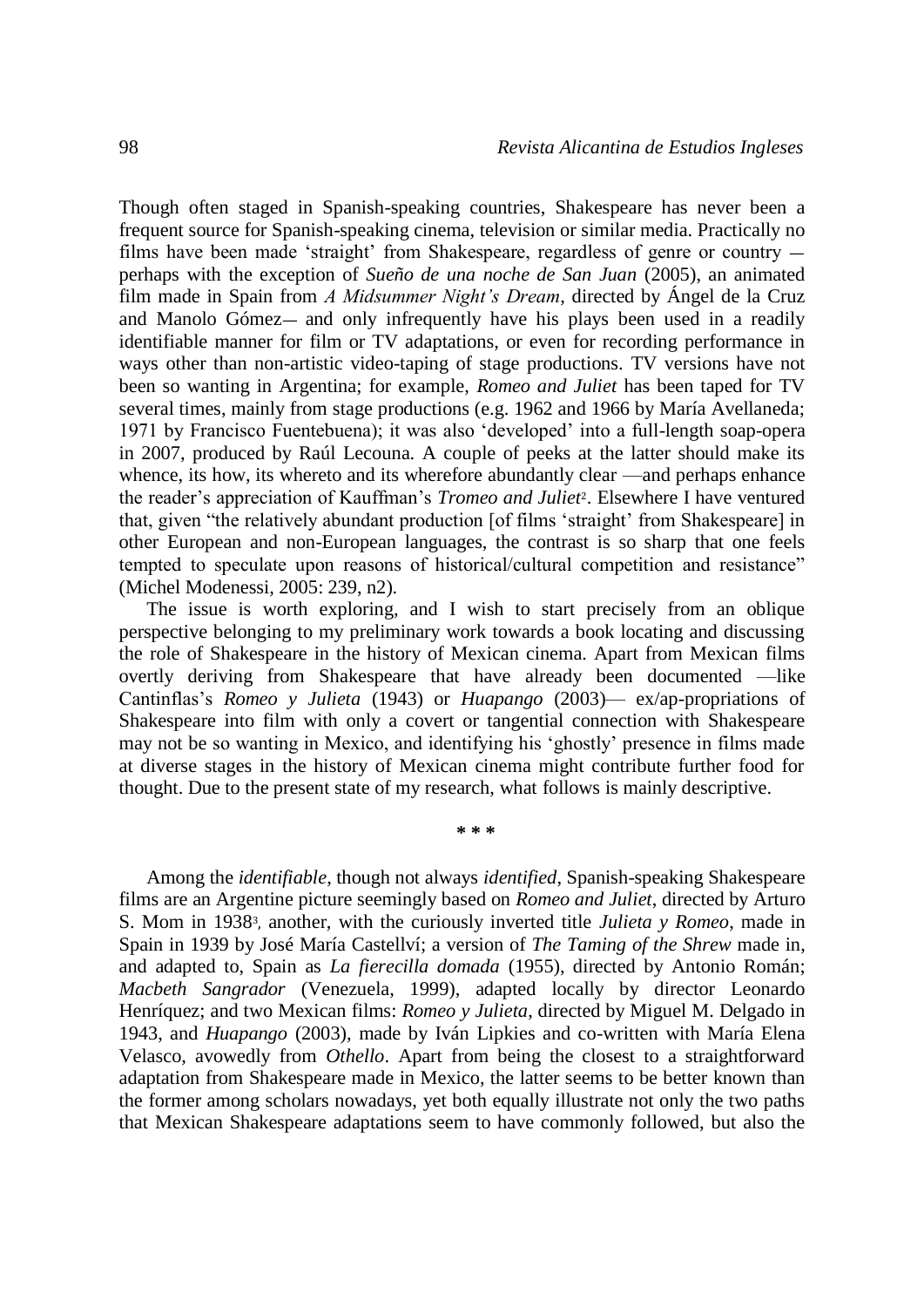directions that Mexican cinema has historically taken —nothing unheard of: the paths of 'town' and 'country.'

Mexican cinema reached a high degree of industrial development in 1943. That year also saw the release of several films that legitimized the artistic claims of the Mexican industry and its creative agents, and consolidated its now legendary "Golden Age." Among them were:

two of Emilio "El Indio" Fernández's best: *Flor Silvestre* and *María Candelaria*… *María Candelaria*, Fernández himself and [cinematographer Gabriel] Figueroa were awarded major prizes in both Cannes and Locarno... Surely the exotic quality of these rural tragedies contributed to their international recognition. But 1943 was also remarkable for the release of less tropical pictures dealing with complex urban subjects, such as Julio Bracho's outstanding *Distinto Amanecer* (based on a play by the Spaniard Max Aub), an indispensable reference for all the quality films to emerge from the Mexican industry in ensuing decades (Michel Modenessi, 2005: 228).

Like Fernández's major films, the less refined products of the Mexican industry had gone 'country' from the start, especially in the form of *comedias rancheras*. Their apparently harmless mythologizing of rural life quickly made *comedias rancheras* popular throughout Latin America and in Spain, as well as the most recognizably Mexican genre to date. Furnished with vernacular songs and picturesque landscapes galore; conventionally funny subjects; openly misogynistic plots and flat characters; ready-made solutions to all conflicts; and a certain degree of verbal ingenuity, *ranchera* comedies display the complete, albeit vast, catalogue of national crafts and folklore: polychrome pottery, exotic costumes —regardless whether genuine or fake— gigantic *sombreros*, colorful ribbons on braided hairdos, *mariachi* and other local music, a great diversity —and use— of proudly Mexican spirits, scores of *mucho-macho* role-models, and frequent bursts of popular wit through carefully calculated improvisations of songs and lyrics. In these comedies, all things foreign are a crime against national pride, and every sacred commonplace amounts to one and the same thing: every Mexican *must* keep the fire of *amor a la Patria* burning bright and strong.<sup>4</sup>

The success of the *ranchera* formula attracted the majority of popular actors, singers-turned-actors, and comedians to star in such pictures —though not exclusively, as many of them were also featured in films with urban settings, again mostly comedies, that were usually as mythological as their counterparts. Melodrama abounded in both cases, too, with equal doses of rampant chauvinism. Despite some outstanding exceptions from the inception of sound, it wasn't until the 1940s that finer approaches and artists began to consistently deliver more complex films, ultimately resulting in remarkable careers, such as —to mention only the two best known— Emilio Fernández's on the 'country' side, and Luis Buñuel's on the 'town' side —*Los olvidados* (1950), for instance, remains the epitome of urban films in Mexico. Buñuel himself was not entirely free from giving ranchero melodrama a try, as witness *Susana, carne y demonio* (1951), co-scripted by Jaime Salvador, the screenwriter of Cantinflas's *Romeo y Julieta*.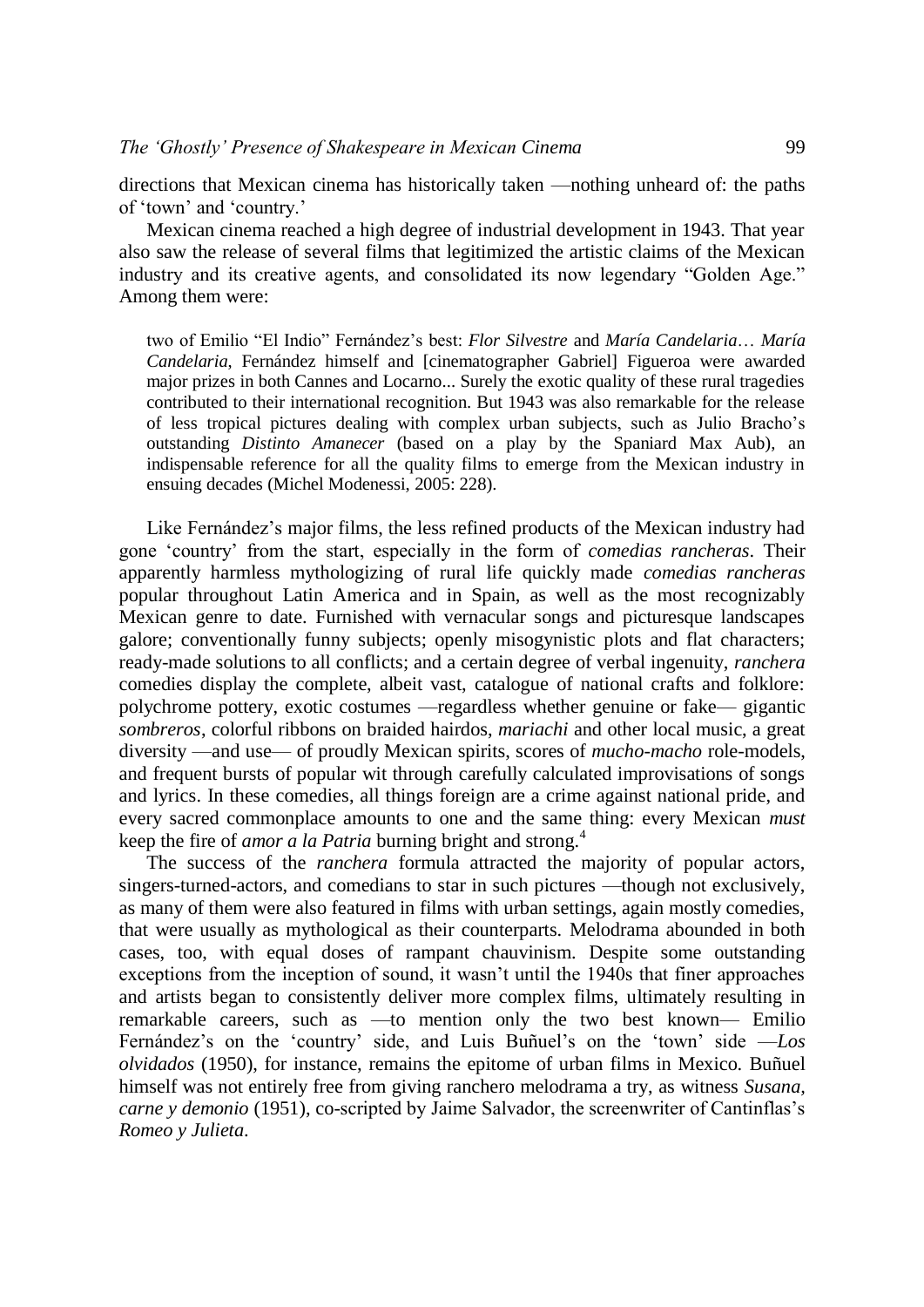Delgado's parodic *Romeo y Julieta*, the sole instance of an unabashed Shakespeare adaptation in Mexican cinema at the time and for decades to come, belongs emphatically on the urban shelf: its driving force and main actor, Mario Moreno, better known as "Cantinflas," comedian supreme, was and remains the quintessential representative of the *carpero* tradition —a specifically urban phenomenon —in Mexican cinema (Modenessi, 2005). Although comedies set in such scenarios were not infrequent, the town scene was more often associated with melodrama; and vice versa, the country scene was generally identified with comedy, in spite of the fact that *ranchero* melodramas were numerous and highly successful. At first glance, *Romeo y Julieta* was intended as a vehicle for topical criticism of the foibles and presumptuousness of the Mexican upper classes through a 'festive' version of a classic, in turn intended to provide its comic star with a propitious frame wherein to display his trademark antics while tackling one of the sacred icons of 'high' culture —nothing new in Mexican popular culture.

However, an additional and significant feature of *Romeo y Julieta* is that it not only aimed (half-heartedly) at mocking the universal (i.e. English-speaking) genius, but that it did so by expressly deriving from, and hence targeting, a specific Hollywood performance of the same play: George Cukor's *Romeo and Juliet*, released seven years earlier and fairly well-known to Mexican audiences. All this happened in the midst and as part of the push that the growing Mexican industry made to compete with its powerful American counterpart, at the time hindered by its "war efforts." Summing up, the first, and until recently only, overt derivative from Shakespeare in Mexico can be described as an urban comedy that likewise avowedly and specifically responded to an American film made from the same source with evidently opposite purposes.

On the other hand, Lipkies' *Huapango*, made sixty years later and also avowedly deriving from Shakespeare, at first sight belongs to the *ranchera* tradition, but relates and responds in strong critical fashion to its own filmic roots, and to the ethics and politics therein, by means of a complex revision and subversion of the values and mindsets that predominated in the "Golden Age" of Mexican cinema. The formal features of that age are sufficiently inscribed in the description of *comedias rancheras* above. Its ideological contents may be summarized by saying that, for the most part, the "Golden Age" did not really examine the birth and development of a nation, nor did it sing the glories of human justice, equality or similar values. In it, the contradictions between individual and social ethics remain practically untouched in films that are at odds with epic, tragedy and sharp comedy, and by film-makers who prefer to be "gentle, tame, and meek" regarding politics and aesthetics. This age is full of films that look uncritically at the past, or in which the present is ideally identifiable with the past; it reeks of nostalgia for the *belle époque* of pre-revolutionary Mexico —the patriarchal times when Porfirio Díaz ruled— and simultaneously strongly opposes the idea that revolutionary Mexico remains very much Díaz's Mexico, only that now it is given a new name every six years. The "Golden Age" was rooted in semi-feudal *haciendas* where class and gender issues were artificially solved in vertical fashion through the generosity of the great and the gratitude of the small; then it flourished in semi-feudal farms and deprived urban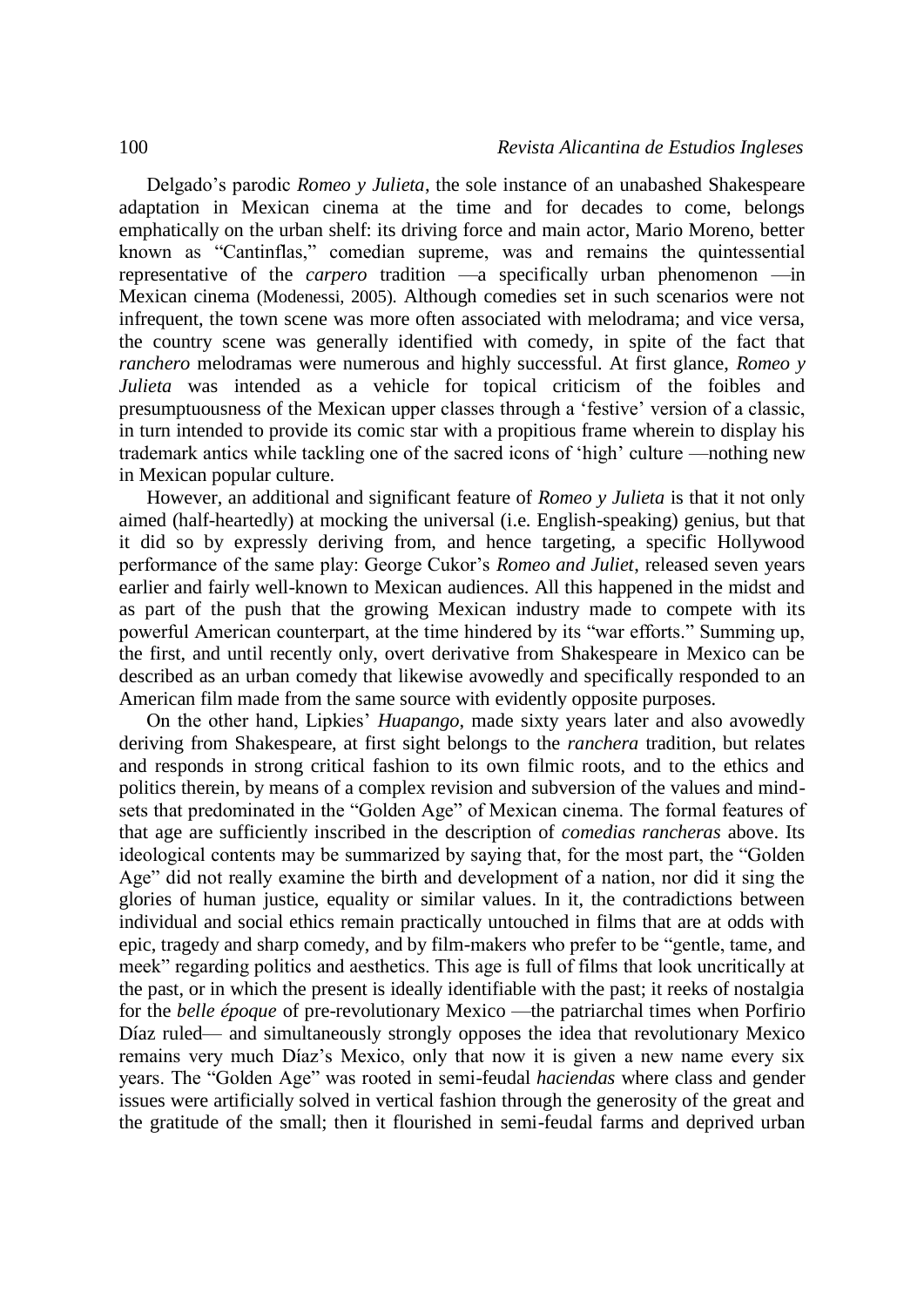sites where the old conflicts and solutions remained themselves. Among other important things, then, *Huapango* is cleverly made to work against the grain of that age: it is complex and finely crafted from Shakespeare's play —and in many ways, also against *its* grain.

What happened during the sixty years between the release of *Romeo y Julieta* and *Huapango*? Over that period, no picture was produced that firmly acknowledged having drawn substantially upon a basic narrative from Shakespeare. One of the pictures discussed below, *El charro y la dama*, may be somewhat excepted, inasmuch as the writer of the original story did at some point acknowledge its evident connections with *Shrew*. Still, several films are occasionally mentioned, mostly in conversation, that 'remind' people of a Shakespeare play —or, to be *less* precise (and hence more so) that remind them of what that particular play is about. Thus, the referent is often known only as a matter of cultural course and not from actual reading of, let alone sufficient acquaintance with the relevant text, which renders many such references unreliable or misleading. A simple example is provided by a curiously recurrent but ultimately understandable association of Buñuel's *Él* (1953, co-written with Luis Alcoriza from a novel by Mercedes Pinto) with *Othello*, where the evident —and perhaps the only true— connection is that both feature a jealous husband. In other cases, the reference is topical —characteristically in titles relating to *Romeo and Juliet*. An example is *Romeo contra Julieta*, directed in 1968 by Julián Soler. This was a remake, scripted by no less than Buñuel's long-time collaborator Luis Alcoriza (among his finest is *Los olvidados*), of a 1953 film originally called *El inocente* that, by the by, if at all, would bear more connections with *Shrew* than with *Romeo and Juliet*. The other is *Tres Romeos y una Julieta* (1961), directed by Chano Urueta, which relates to Shakespeare as much as an oyster bed to a futon.

Nevertheless, five of the movies either referred to me, or about which I have been consulted, deserve attention, and at least two of them perhaps careful study. The sources for most of them are no surprise at all: two may be associated with *The Taming of the Shrew* and another two with *Romeo and Juliet*. The fifth one seems worth exploring in connection with *Macbeth*. In what follows, I will only deal with three, with the hope that something in my discussion may later help in elaborating upon the idea of Shakespeare as a 'ghostly' source or input.

**\* \* \***

The pictures that may be associated with *Shrew* are Emilio Fernández's *Enamorada* (1946), co-written with Íñigo de Martino, an apparently frame-by-frame American remake entitled *The Torch* was released in 1950, also directed by Fernández, featuring Paulette Goddard in the lead (who also co-produced), with many members of the original cast, including the male star; and *El charro y la dama*, adapted and directed by Fernando Cortés in 1949 from a story by the exiled Spaniard Max Aub. It may be of interest, if not immediately significant, that both male leads were played by Pedro Armendáriz, a handsome figure and capable actor who spent a brief period in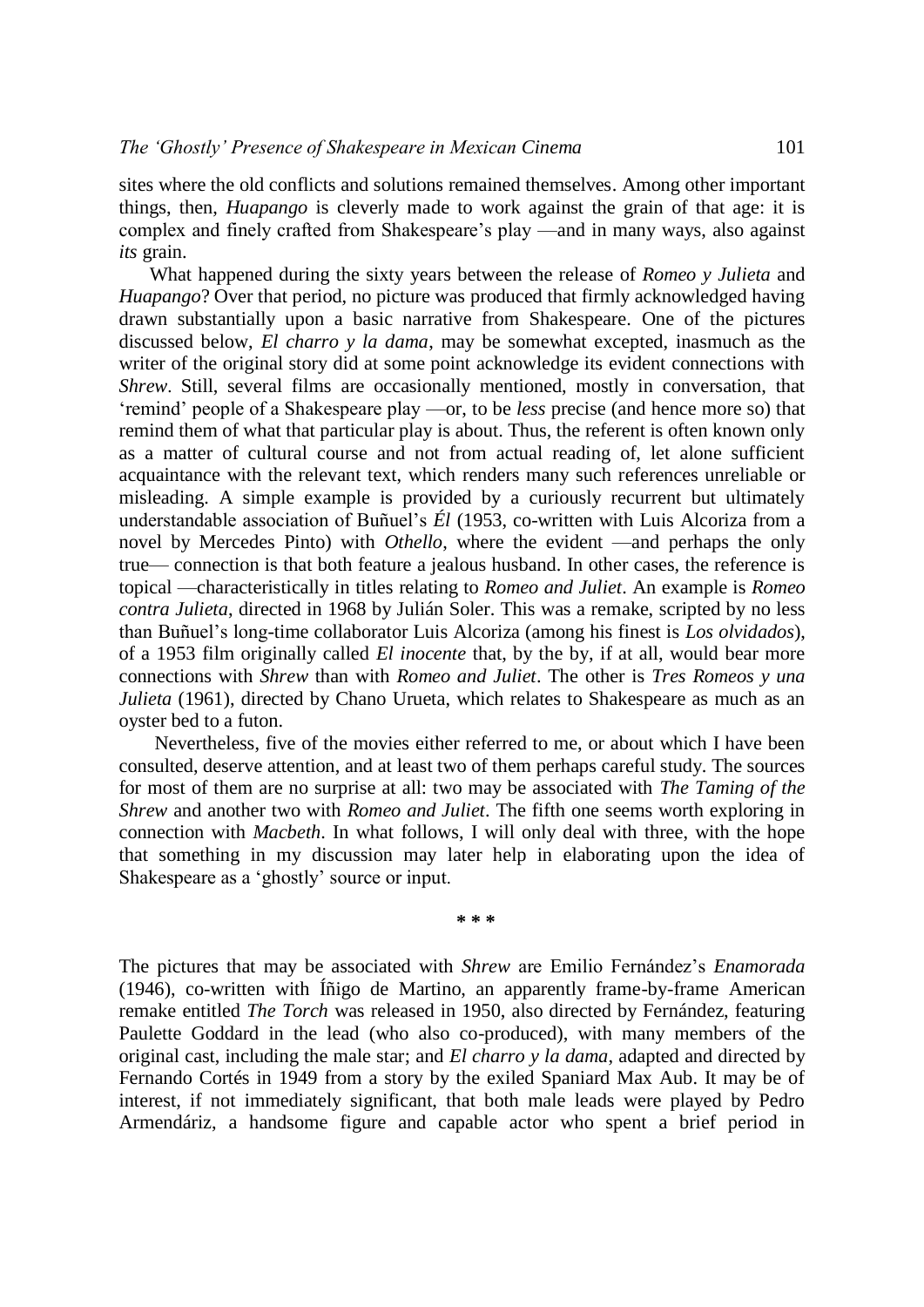Hollywood, who also played the central role in Buñuel´s *El Bruto*, written by Alcoriza. The two films fit the description of *comedia ranchera*, although the former is far less formulaic.

In *Enamorada*, Juan José Reyes, a general in the Mexican Revolution (1910-1917), takes over the town of Cholula and rounds up its rich to collect war-taxes. In the process, Reyes has a long-winded, big-worded discussion with the priest of the town, a childhood friend of his, about the best and worst that religion and revolution can offer to the project of a new nation (a staple in Fernández's films). Reyes also learns that the daughter of the wealthiest man in town is soon to marry an American engineeer, who asks for safe passage to Mexico City in order to purchase the wedding gown. Dumbfounded by the request but moved by the foreigner's depth of feeling, Reyes confesses that he has never really loved anyone. Later, this blunt and brutally handsome general spots the refined and stunning Beatriz Peñafiel (María Félix) in the street. The names of characters are suggestive, as in many of Fernández's films: "Reyes" is selfexplanatory, and "Beatriz," apart from reminding one of Dante's muse, seasons the "Beatitude" in it with some irony. "Peñafiel" bespeaks "solid (loyal) as a rock." Without realizing who she is, in manner closer to *Romeo and Juliet*, and after she manages to earn the right to slap him twice —and does— Reyes, deeply impressed and deeply in love, swears that she will be the woman he will marry. The rest can be easily surmised.

One important detail is that Reyes actually asks Beatriz's father permission to formally see her, which her father cannot grant or refuse because *she* makes the decision not to ever let Reyes in *her* house. In one famous sequence she hits Reyes on the head as he puts his ear against the closed gate, hoping she will exchange a few words through it. She does not get away unscathed, however, since he retaliates in similar fashion; as earlier, in the street, they are shown to be deserving opponents. Later, during an increasingly heated conversation outside the church, they exchange instructive points regarding their origins and sundry views on life. The exchange ends as he violently pushes her to the ground… but this is a *comedia ranchera*: an act of this kind *does not* go against the grain of the genre.

Every night Beatriz resists opening her balcony to the recurrent serenading of Reyes, though she grows increasingly interested in the brute, not only because she has been attracted to him all along and is rapidly "understanding major truths" about herself and her country, but also because he is likewise undergoing change. The very night Beatriz is to marry her alien fiancé, Reyes decides —clearly as a consequence of *his* reeducation— to withdraw from Cholula instead of sacrificing his men (and women) to the overpowering government forces. And Beatriz, just before signing herself off to a life away from her land with the rich foreigner, and in no comedic mood whatsoever, grows aware of her real self as she accidentally yanks off of her neck the string of pearls the Amrican engineer gave her as a final token of commitment, and rushes out of her safe home, torn between her past and present loyalties, to follow her real man —or rather, to walk alongside him, at the heels of his horse, like a good "*soldadera*," as just another of the mythical women who accompanied the soldiers of the revolution,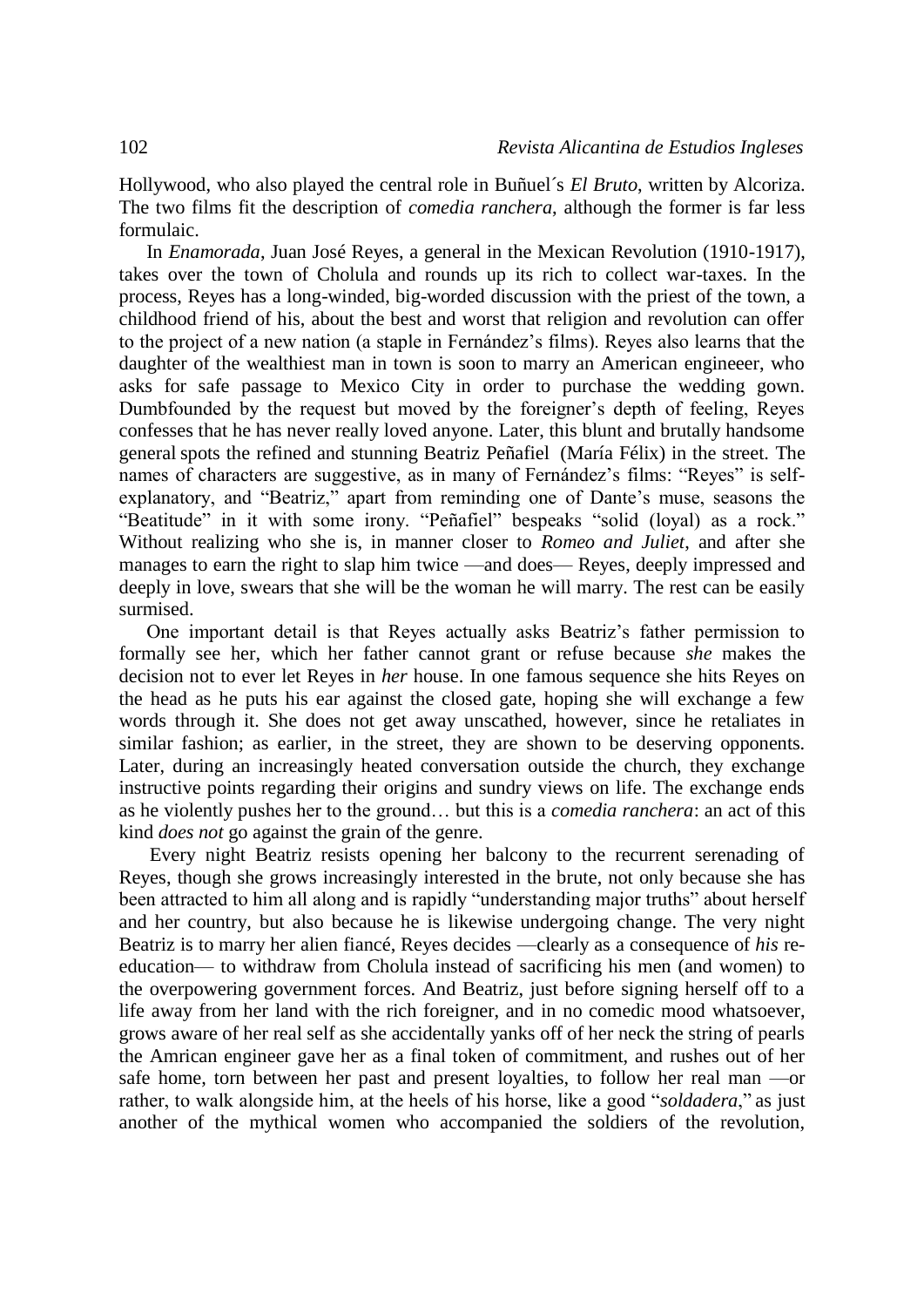'served' them, and fought against the bad government as bravely as them towards the sunrise of revolutionary life and, as usual, exquisitely photographed by Gabriel Figueroa.

All things considered, *Enamorada* is not exactly a Shakespeare spin-off, but it is still a very interesting case of association with Shakespeare; to begin with, simply because it is so often assumed to be a more transparent derivative of *The Taming of the Shrew* than it actually is (and to a certain extent of *Romeo and Juliet*), and thus testifies better than the rest to the funny comedy of mistaken 'reminds-me' sketched above. More importantly, it would be interesting to try and connect whatever bit of 'Shakespeare' may be found in this film with its powerful hold on the minds of several generations of Mexicans (including my own). *Enamorada* is far better known than *El charro y la dama*, as well as being a fundamental contributor to the paradigms of its genre in mid-century Mexico, and to the consolidation of its main agents as the supreme myths of questionable but deeply enduring social and self- images. It is hard to tell how endearing these paradigms remain, for although the more educated, urban, people in Mexico now prefer to think of those issues as something of the past, this self-referential opinion seems far from applying to the vast majority in a country with an alarmingly low level of instruction and safety.

The protagonists of this film were already revered, but with it they absolutely defined the "romantic" Mexican couple of *comedias rancheras*. Emilio Fernández, already an outstanding figure in Mexican and world cinema, found in this intelligently nuanced, bittersweet *comedia ranchera* —as opposed to the rural dramas that had made his reputation— the vehicle to be fully accepted and admired from every angle by high and low audiences alike. The many small things that make *Enamorada* both a quintessential *comedia ranchera* and at once a not-so 'tame' generic film warrant further exploration. One simple thing to consider is that, being such a stronghold of putridly chauvinistic nationalism, *Enamorada* should still be frequently associated and although not so overtly, to a degree rightly so— with the 'genius' from an 'alien' culture. There is much more to sift regarding this film, of course, especially in connection with *Huapango*. 5

**\* \* \***

Instead, with *El charro y la dama*, more seems to mean less. Diana Henderson wonders why *The Taming of the Shrew*, a comedy "lacking the gendered inversion of power and the poetic complexity of Shakespeare's romantic comedies," is so often filmed: "more than eighteen screen versions of the play have been produced in Europe and North America ... What accounts for this frequent reproduction of an anachronistic plot premised on the sale of women?" (2003: 120). She offers an answer from Michael Dobson's assessment of Garrick's *Catharine and Petruchio*: seemingly minor changes in the text "mute ... the outright feudal masculinism of The *Taming of the Shrew* in favour of guardedly egalitarian, and specifically private, contemporary versions of sympathy and domestic virtue" (in Henderson, 2003: 120); and concludes that such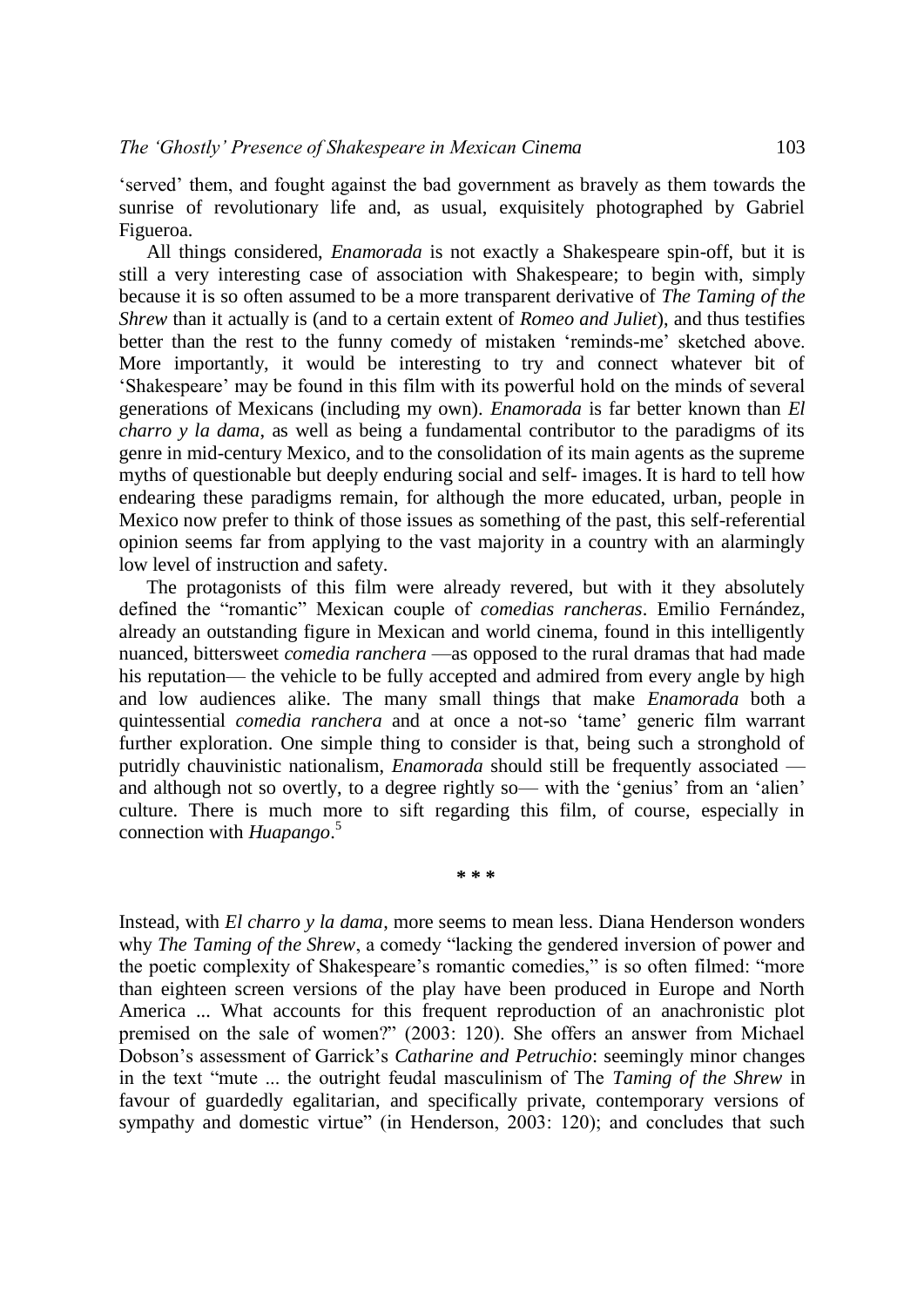versions belong in "a performance tradition that tames not only the 'shrew' but also the text" (2003: 120). *El charro y la dama* belongs in the same tradition while aptly representing the weakest sides of *comedia ranchera*. For starters, therein the use of famous arguments usually responds to the laws of minimal effort.

*El charro y la dama* opens with a slapstick scene in which Patricia, the 'shrew' (played by the Argentine beauty turned Mexican star Rosita Quintana) shreds her wedding dress while refusing to marry her sixth suitor, an American who is one more in a list of boring foreigners that could not 'tame' her. Her father decides to take her and her friend Clara (evidently evoking 'Bianca') to his ranch in Mexico. They take a plane, then a train, and finally a horse-drawn wagon —a self-evident sequence of transport as they approach a place increasingly unlike the foreign (modern and urban) milieu where the spoiled girl has spent most of her educational years. After the wagon is held up by bandits, Patricia rides off in search for help and meets Pedro (a doubly obvious choice of name). It does not take long before sparks begin to fly —that is, they fight and hate each other. At the (big) ranch a homecoming feast has been organized, where Pedro will perform a trick: he will shoot a stick of molasses off the top of a dummy's head while at full gallop. However, Patricia dares him to shoot it off *her* head and then trade places. Pedro misses on purpose. It takes her four shots to hit her mark. Pedro responds by using his remaining three turns to shoot at only half the bar. Patricia faints.

That night there is a ball in their honor. Another contest is held; this time it is a match of wits involving the improvisation of *coplas* to vernacular music. Whoever delivers the best *copla* to Patricia will win. But the shrew shrewdly cuts in to improvise her own set of derogatory rhymes against the *charros*. Pedro one-ups her again, and wins the contest by delivering a stanza chastising her for her impudence in dressing. She then sets him up by planting a medal in his pocket and accusing him of being "*El gavilán*," leader of the highwaymen. In court, she proves him guilty. Pedro is sentenced to death by hanging, but she shoots the rope loose so he can escape.

While the men are out looking for him, Pedro returns at night to kidnap Patricia. Now it is the women's turn to head out and find her. That night and the next morning, Pedro 'tames' her by making her sleep in the dog house, and cook and clean for him,16 and by scaring her by means of a stuffed crocodile. Similar actions take place in the aforementioned *El inocente* and *Romeo contra Julieta*. Their mutual attraction grows. Patricia reveals that it was she who set him free. They kiss and promise to marry. However, back at the ranch, he is arrested again, due to her trickery. But word arrives that the real *gavilán* has captured Patricia's father, seeking to deprive him of the ranch. Pedro and the *women* rescue him and, so, order (of a certain kind) is restored. When the family is leaving, Pedro and his servant Constantino hold up the wagon once more, 'abducting' Patricia and Clara —though, actually, they are quite willing to go with the 'bandits'. The couples kiss. Patricia confesses that it was she who planted the medal in Pedro's pocket, and they ride off into the sunset (without the benefit of Figueroa's cinematography) while he spanks her for her knavery.

There is a simpler way to sum this up. Girl meets boy and they hate, and fight, each other constantly. Girl and boy fall in love, but they keep on fighting. The keywords are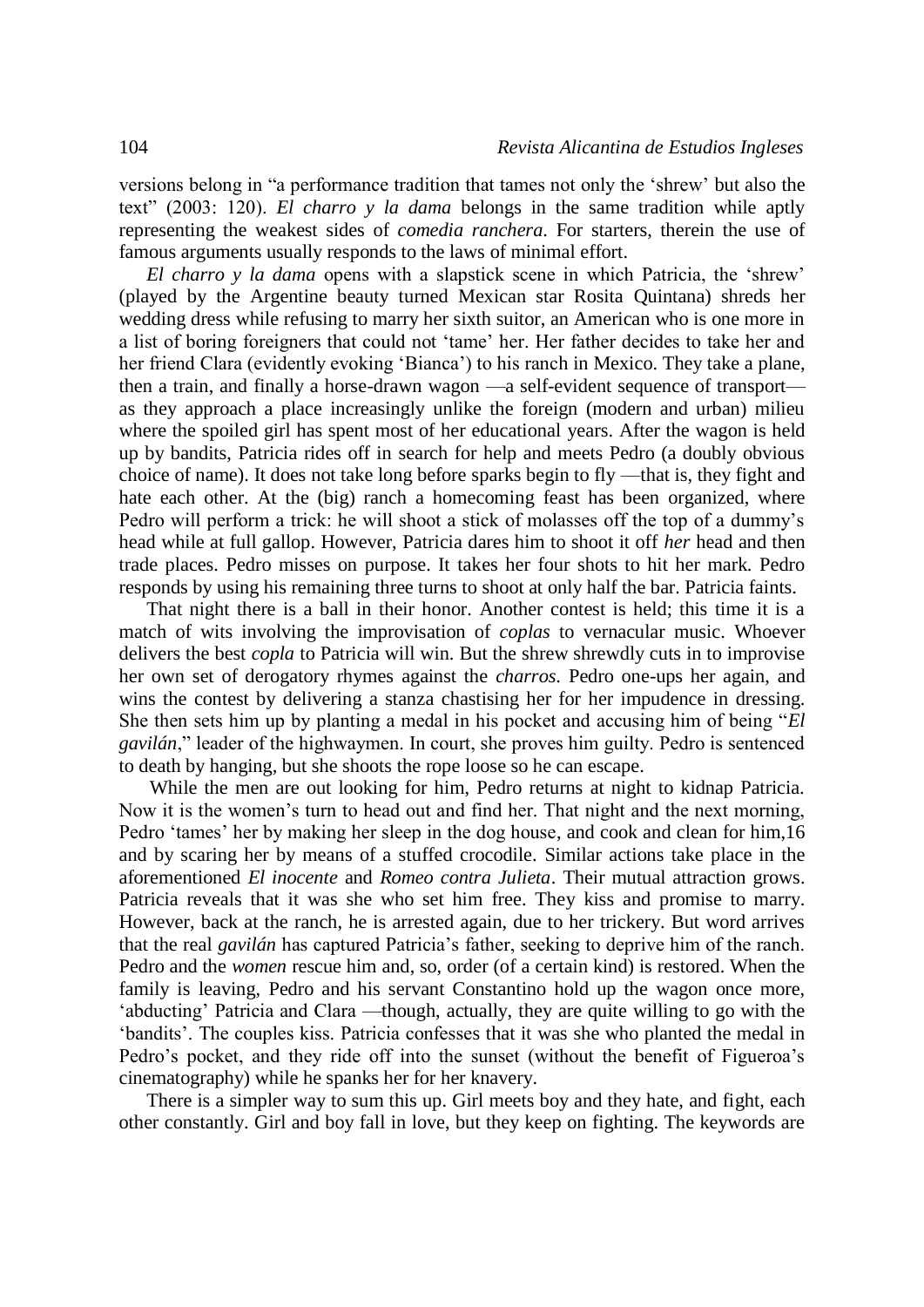'game' and 'play.' Shakespeare's *Shrew* is itself a huge practical joke on Christopher Sly, where word-play abounds along with games husbands and wives, and lovers and suitors play. The very notions of 'courting' and 'taming' and 'suitor' are part of lovehunting, which is game-hunting —early-modern puns intended. But they are all *structured* games: the play-within-the-play remains the best metaphor to try to assuage the shortcomings of Shakespeare's script. Petruchio's game is planned and for the most part carried out according to plan. It is a game played with flexible but definite rules within a theatrical circumscription.

Patricia and Pedro, instead, resemble a couple of raw minds fighting it out; they do not so much act as react to each other, bravado against bravado: "here is the 'two of a kind' logic that some critics ... apply to Zeffirelli's film, arguing that this wild couple stands in opposition to the tame, mercantile society of Padua" (Henderson, 2003: 123- 124). The film's simplest gimmick consists in showcasing two stars fighting each other but ultimately falling in love —the same formula, say, in *You've Got Mail* (1998, dir. Nora Ephron). If *Shrew* relies structurally on "a theme and variations, the basic motif of a contest being repeated and modulated into different keys: a physical fight, the bargaining for a marriage contract, a contentious wooing, and an auction" (Morris, 1981: 106), it may be said that in *El charro y la dama* the idea of wooing as a contest is transformed into 'power foreplay': the contests held in the film are sexually charged to the hilt.

Again according to Henderson, in certain *Shrews*, "the most telling cinematic innovation [is] a post-'sexual revolution' directness in emphasizing the erotic appeal of Petruchio's body as a motivation for Kate's conversion" (2003: 121-122). In *El charro y la dama* the male body is not overtly eroticized, but it is an essential paradigm regarding power. Patricia assumes male roles and attitudes to be able to fight: in the tight ideological fabric of post-revolutionary Mexico, gun use was strictly a man's activity. In the genre of *ranchero* films it was less usual for women to sing: Patricia improvises intimate lyrics in her first rhymes, assuming a male role while simultaneously semi-subverting it, and her second rhymes are even more sexually explicit. In both, Patricia assumes a dominant, 'male,' attitude. But her trump card is sexually charged with 'feminine charms.' No *macho* can fight that —except Pedro, the only character sexually powerful and confident enough to do it. He 'tames' her by reminding her of decency and tradition, as well as by using imagery expressly opposed to hers, in order to 'cool' the 'heat' of her explicitness. His verses, while checking her sexuality, show that he is also overwhelmed by her: he literally loses his cool and cannot deliver a closing rhyme. At this point the score is tied: he *did* win the shooting contest, but she took the match of wits. Yet, the 'empowered' Patricia is not about to let go of this toy-boy. She declares against all obvious proof that *he* won the second contest and gives him his prize: a kiss. Thus, she privately reasserts her sexuality while publicly keeping the appearance that the male has won. Furthermore, she then frames him as being *El gavilán*.

So far, it may look as if the film were demonstrably dissident regarding its genre. But there are important limits to such an assumption, namely, the same constraints that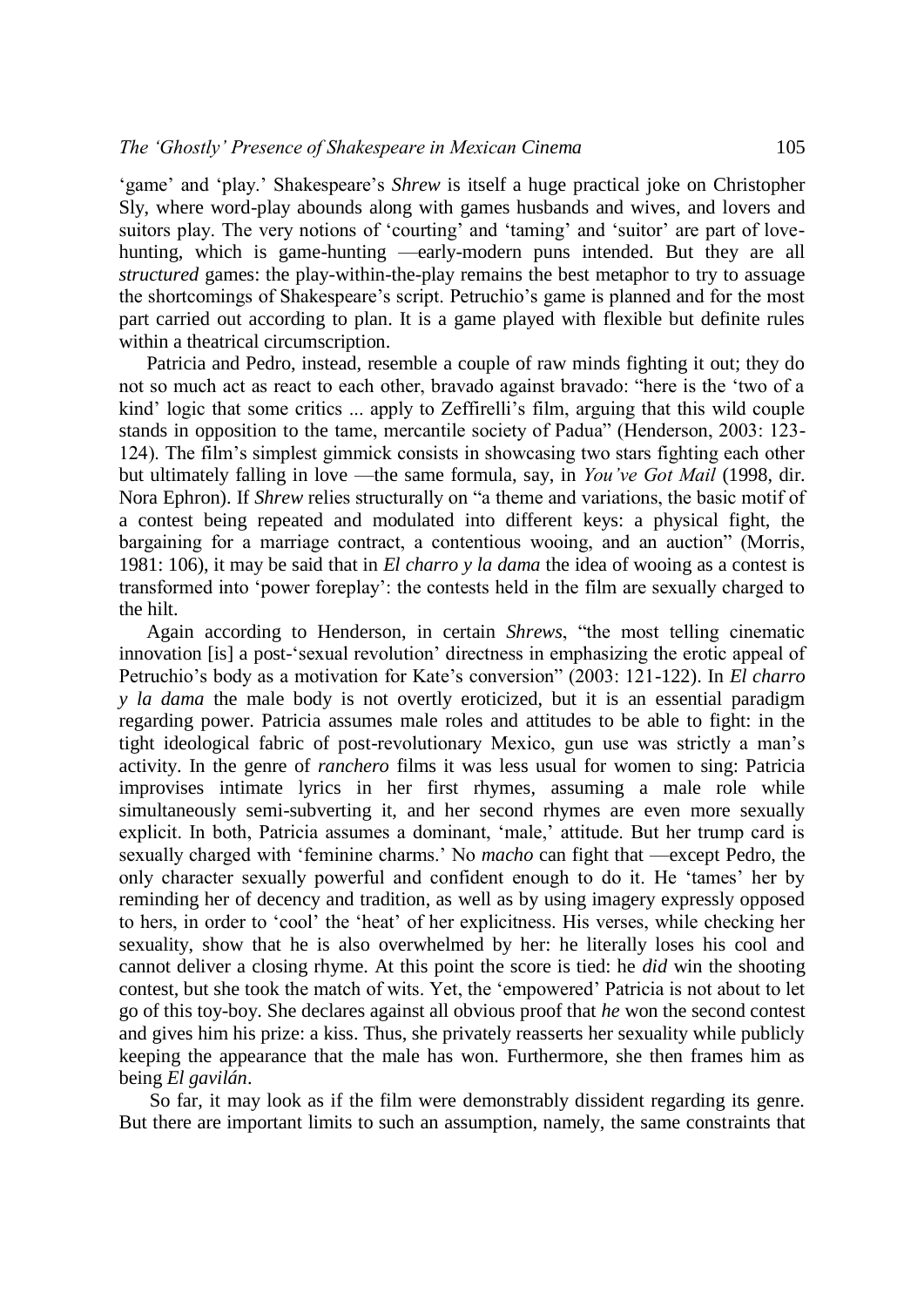make it impossible for *comedia ranchera* to move away from (or even a bit to the left of) conservative nationalism. In the 1940s and early 1950s, Mexico would complete its rotation from Díaz's *Pax Porfiriana* towards the covert single-party, neo-feudal dictatorship that characterized it throughout the 20th century. A party-dictatorship which in many ways not only persisted from 2000 through 2012, but is about to return with a vengeance. Both *Shrew* and *El charro y la dama* reinforce social hierarchies. There is no need to discuss this aspect concerning Shakespeare's play. But should we take the two central characters out of Cortés's picture, we would be left with a perfect portrait of what Mexico *ought* to have been like in the late 1940s: the world of *comedia ranchera*, as earlier described, a site for uncomplicated stories in rural contexts with a sort of modified pastoral theme and an emphasis on (dubious and very conservative) nationalistic values. Enter this frame two very loud characters who are to fall in love, and conflicts are rendered black and white: men *versus* women, the high *versus* the low, the pure *ours* against the corrupt and corrupting *theirs*; there is perhaps racism, certainly classism, and a rampant struggle of nationalism vs. "*malinchismo*" (the Mexican word to signify lack of pride in one's country). But the movie stays true to its 'spirit,' its genre.

Patricia and Pedro's relationship is based on pestering and provoking each other. It is with the same brusqueness and fickleness that they kiss after one revelation, and decide to marry after that one kiss, as though the erotic buildup were too much for them to control. With the same volubility she then turns him in, and instead of escaping, he stays just so he can slap her twice. Their emotions are thus rendered conventionally acceptable, unproblematized by any scripting or filmic resource or effect. The film flows freely through a sinewy Mexican non-battle of the sexes. The men dominate albeit only nominally, since this world is presented as a concealed matriarchal society. The would-be scandal is not that the men 'rule' over their 'native' women, but that *this* woman is as boisterous as the men, i.e., that Patricia decks it out decked in male robes. Yet it never becomes a scandal, both because she is an educated woman —necessarily belonging in the higher classes and hence expectedly, though wrongly, 'wild'— and also because, as she puts it, in all honesty, she *does* want a husband, someone who will put up with her neurotic temper. All clichés apply: the braggart male huffs and puffs while the female underhandedly controls it all; behind every great man there is a great woman, and so forth. The epitome of this comes when Pedro tries to save Patricia's father, is captured, and then all men are saved by the townswomen —and yet Pedro takes credit for it. Such is the prescribed picture of Mexico in the 1940s and 1950s: a model for ages to come.

What Ace Pilkington says of Zeffirelli's *Shrew* may apply: "Petruchio's [Pedro's] world is an exclusively male one similar to the environment which Romeo must abandon in order to love Juliet. While Petruchio [Pedro] educates Kate [Patricia], she domesticates him, reordering his life as he is reintegrating her into the society which she feels has rejected her, and which she, in turn, has rejected. In fact, both the lovers have operated outside the bounds of society" (1994: 171). And so her back-talking is never outrageous, much less an apparently feminist statement. Added to this is yet another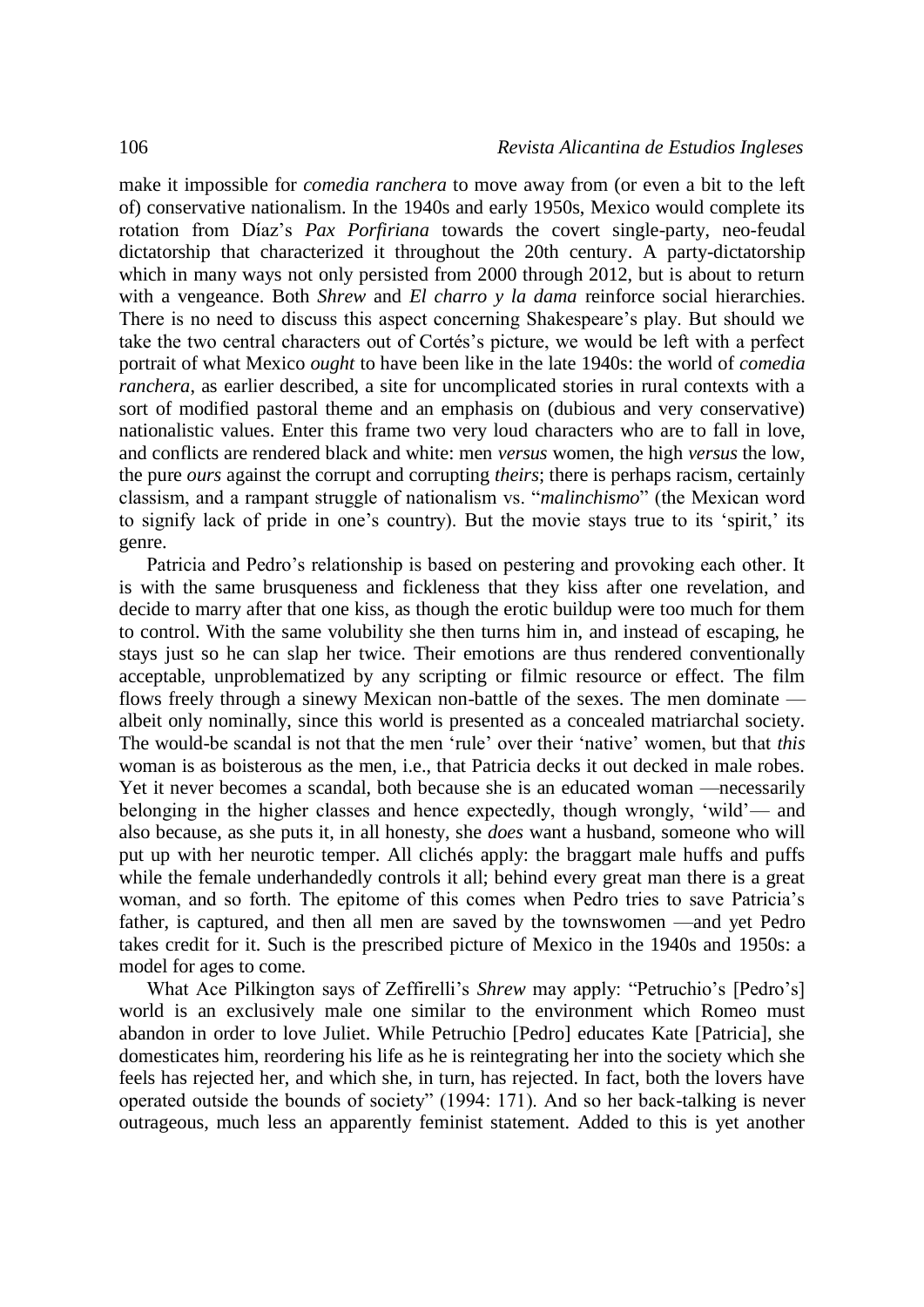device which creates a sort of detachment effect preventing dissidence in reception. "No one expects a movie star playing Shakespeare [to inspire absolute conviction], and the plays or films around them benefit from the air of unreality, the lowered expectations of believability" (Pilkington, 1994: 172). Armendáriz and Quintana, stars of the movie, literally exist in a separate sphere where a woman can be found talking back. But neither of them is representative of the common man, much less woman. The spectator is left wishing to be the star, but resigned to do as the backdrop characters do. There is no tackling of class issues here: the way is paved for love to conquer all, in spite of the gap.

Finally, the movie roots for blind nationalism, a requirement of the genre. Patricia ends up with Pedro and not with a foreigner: she is *Patricia del Villar*, *ergo* she belongs to the small town, *la villa*, and to *la Patria*: the father/motherland. *El charro y la dama* is set in a society closed to time and place, a Mexican Arcadia where the charro is king, the corn grows high and tequila abounds. The film ends up being an efficient two-hour exercise in comedic rhythm —something that the more able Mexican directors of the time learned to master through a sustained output of filmic work, partly due to a decrease in American production during World War II. But it does nothing to redeem its origins, let alone defy them. Despite promises of dissidence, in the end, the high-class woman/star, even she, who could, bows to the *charro*, a figure that in Mexico historically epitomizes the most sinister sides of our social and economic structure.

Then again, in this Arcadia there are no economic issues. Whereas Katherine, as "an object of exchange between men" (Korda, 1996: 117), is literally sold to Pertuchio, Patricia is just transferred. It must be noted that this action comes after father and sonin-law-to-be have a public conversation in which Pedro refuses to legally marry her, thus denying the economic exchange. Society is freeze-framed in a non-conflict world. And education is rendered expendable, a non-investment. At the end of the day, Patricia is merely biding her time until returning to *ranchero* paradise and finding the one who will be able to put up with her naturally unnatural temper. As Morris puts it, *Shrew*:

is still capable of raising heated debate when ... performed on the stage, and perhaps this is because it presents with alarming directness the dichotomy which underlies all educative processes. On the one hand education is designed to liberate and bring to full fruition the innate capabilities of the pupil. On the other, it is a means of reducing the individual to social conformity through the imparting of approved knowledge and acceptable skills (1981, 133).

In the pastoral *ranchero* of *El charro y la dama* nothing *can* change. Transformation implies the loss of that unique state of 'perfection'. Patricia went a long way away only to come back the right way to the right place. And then she and Pedro meet, fight, love, and end up together —and learn nothing (as neither do we?), except, perhaps, how to match two blown-up egos doing each other "double wrong." Alas, another spin-off sinking into the sea of missed opportunities. But possibly a valuable lesson concerning a time and an industry that could but would not outgrow its own small world. Too bad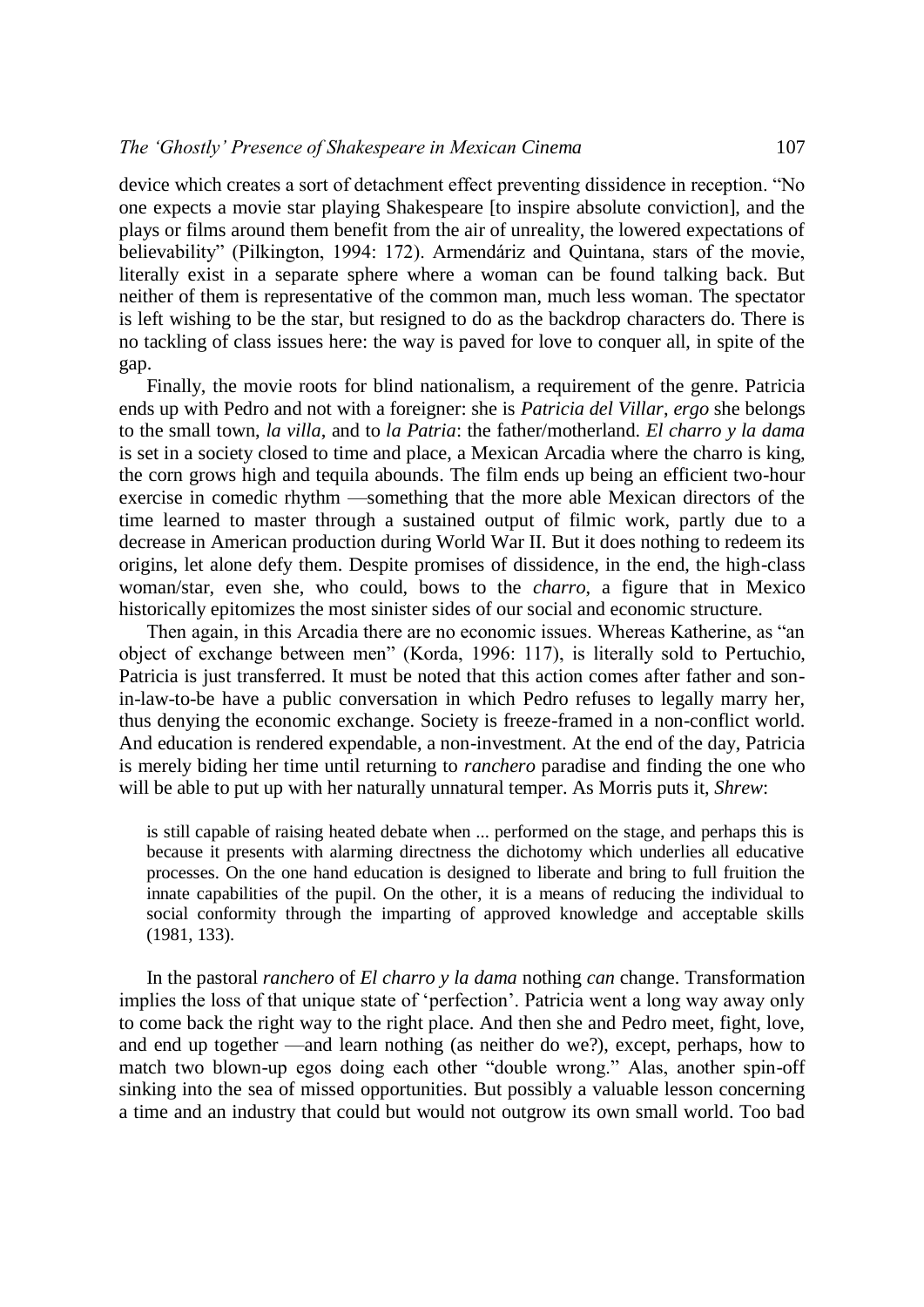Shakespeare usually affords something better to learn —i.e. better than the 'taming' of *any* 'shrew'.

**\* \* \***

'Learning' is a word in point, indeed. One way or another, the 'shrews' in *Enamorada* and *El charro y la dama* undergo changes that cater to the notion of education held by their male 'overseers'. If a certain detachment from such a retrograde stand should at least be expected in the present era —an era presumably distant from the mid-century bias displayed in the two films previously discussed— a look at some features of another Shakespeare-inflicted Mexican film made roughly ten years ago may reveal how much that expectation is hardly more than wishful thinking. The hold of *Rancho Grande* on the Mexican filmic imagination remains powerful, even when the product in question is an 'urban' movie.

Released in 2002, *Amar te duele*, a derivative of *Romeo and Juliet*, was the fifth feature film of Mexican director Fernando Sariñana, whose earlier work, especially *Todo el poder* (1999), *El segundo aire* (2001), and *Ciudades oscuras* (2002) met with box-office success, and mixed reviews—as did *Amar te duele*. Actually, in Mexico, *Todo el poder* grossed more in theatres than the world-famous *Amores perros* by Alejandro González Iñárritu (2000), the film said to have started the recent boom of Mexican cinema on the global scene. Up to that point, Sariñana's films dealt with interesting or urgent issues, be it the links between urban low life and death in Mexico City and the U.S.-Mexico border (*Hasta morir*, 1994), or the suffocating network of deceit and corruption surrounding justice in Mexico (*Todo el poder*). However, also early on, Sariñana held positions in the institutional apparatus of Mexican cinema, and later became associated with "Televisa," the monopoly of Mexican entertainment that dictates much of the taste and trends in Mexican —and Latin-American— popular entertainment, specially from its most deplorable stronghold: the *telenovelas*, or soapoperas. A fundamental ambiguity with Sariñana, therefore, is that he has a strong sense of what could be profitably set under a critical gaze, but seems to lack the interest in actually doing it, preferring to dwell on the schematic side, though with a gift for the visually dazzling and spectacular. All this makes *Amar te duele* something between a glorified TV (melo)drama and an engaging film with some intelligent things to show.

Amar te duele narrates the "star-cross'd" story of Renata and Ulises,<sup>6</sup> two kids from totally opposite sides of a freeway, and several bridges and underpasses, that join/divide one of the poorest slums of Mexico City from one of its newest and most modern and affluent zones. He is a high-school student who helps his parents sell inexpensive clothing at a sidestreet marketplace while dreaming of becoming a legitimate painter on top of being the rather good urban mural, graffiti and comic-book artist he currently is. She, on the other hand, is a student in a very expensive school. Renata and Ulises see each other for the first time at a shopping mall that betokens the economic, social and cultural contrasts of this particularly conflictive area of the Mexican capital. As most events in the plot of *Amar te duele*, their fortuitous encounter and ensuing romance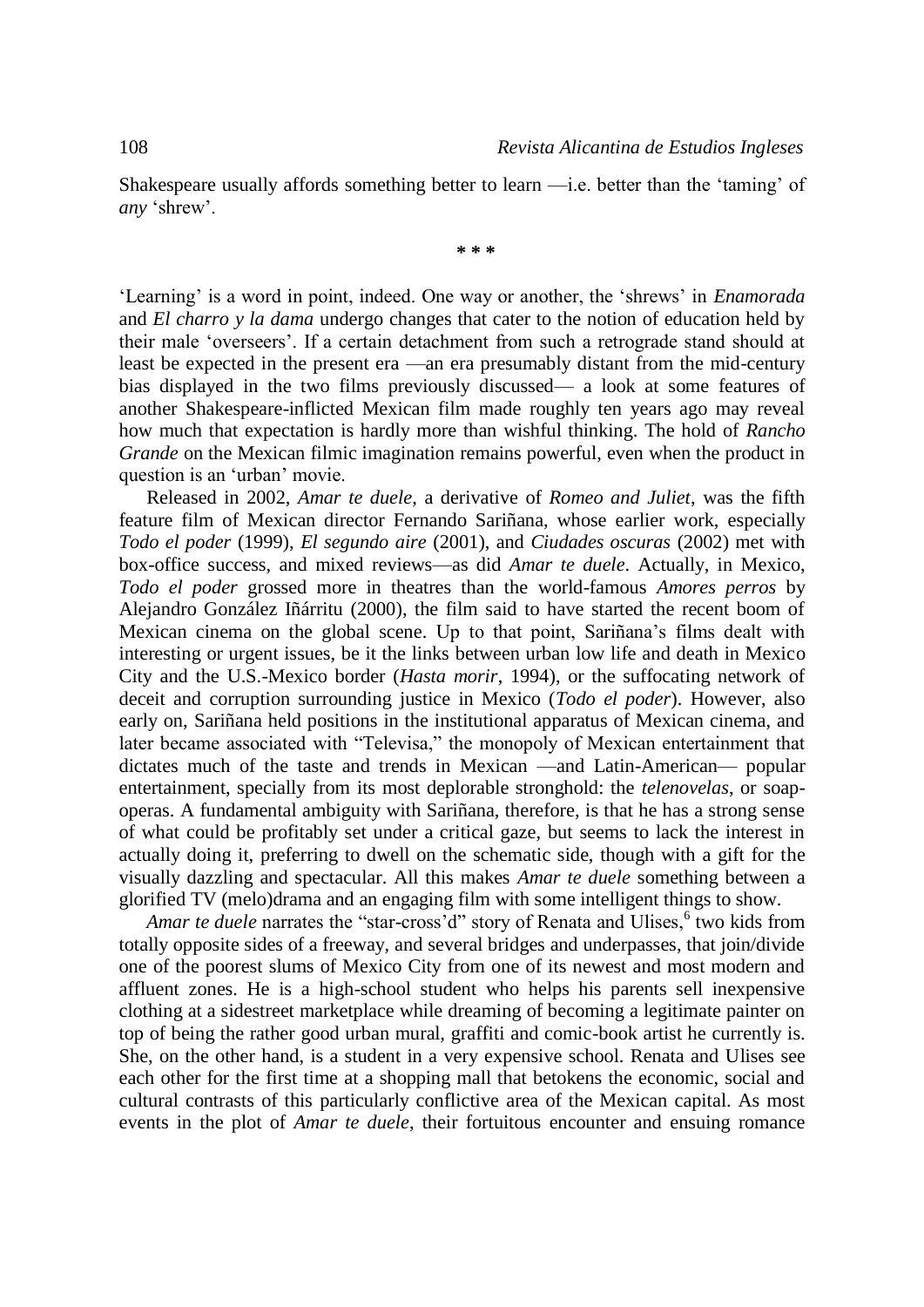occur and unfold in close parallel to the corresponding set episodes in *Romeo and Juliet*. Starting from a joke, and developing into a passionate yet surprisingly candid affair, their love is strongly opposed on either side from both classist and racist standpoints. Despite the general opposition, Renata and Ulises carry on to the point where he and his best friend are actually invited to Renata's sister's birthday party. There, one of three main brawls in the film breaks out, Renata's parents learn about Ulises, forbid her to see him, and eventually plan to send her away to Canada. She manages to sneak a note to him via her housemaid, and that night he enters her house surreptitiously through the prescribed balcony so that they consummate their (symbolic) marriage. "Let's run away to the coast," he suggests. The plan is to be carried out very early that morning but, in prescribed fashion, Renata dies in Ulises' arms, killed by her jealous former boyfriend, as they fail to make an escape from an utterly ruthless society. Throughout the film, several *Romeo and Juliet* derivatives are cited or alluded to, notably Baz Luhrmann's *William Shakespeare's Romeo + Juliet* (1996) or, as in this case, though invertedly, *West Side Story* (1961).

For all the sophistication of his camerawork and editing, Sariñana seems perfectly happy sticking steadfastly to the passion of the clean, transparent young lovers as the only subject matter of his film. More importantly, with each minute, the purportedly progressive design of its plot falls deeper and deeper into the most dreadful pit of Mexican cinema, as described in previous sections of this paper: the tradition of the 'righteous' macho man who brings the uneducated lady over to the 'right' side of the Mexican notion of respectable patriarchy. Underneath the crude language used throughout the film, and under the flashy-trendy filmic style, lurk shadows of the 'good life' inscribed in the worst *comedias rancheras*. This prejudiced notion shines through the pure young lovers, as they move up to their lofty purposes before they are brought down by intolerance and hatred. Which is fine, but hardly interesting when it is not accompanied by intelligent engagement of more complex issues that undeniably exist at the root of the social conflicts Sariñana merely gestures at.

The simplicity with which Sariñana portrays hatred and intolerance correlates only with his insistence on stereotypes. The poor and downtrodden are naturalized as good and victimized, despite the seemingly 'daring,' interspersed and even powerful, images of marginalization that strike a fine note from time to time. In typical commonplace fashion, albeit poor, Ulises' family is shown to live in almost perfect harmony, except occasionally for the father whose worst sins are smoking and thinking that his other son, who suffers from Down's syndrome, is incapable of a productive life. The rich, in turn, are naturalized as nearly soulless, indifferent to their children, quick to repress, and ruthlessly classist and racist. All of which may apply —God knows in Mexico many times it does. The problem is that the rest of the characters are even more stereotyped, with the possible exception of Genaro, Ulises' best friend, whose complexity is undermined by a not improbable yet shortsightedly defined sense of loyalty.

Among the many exceptions that may be taken regarding the ideological fabric of this film, a strong one relates to the matters discussed above. One of the axes around which the history of Mexican cinema, and the history of Shakespeare in Mexican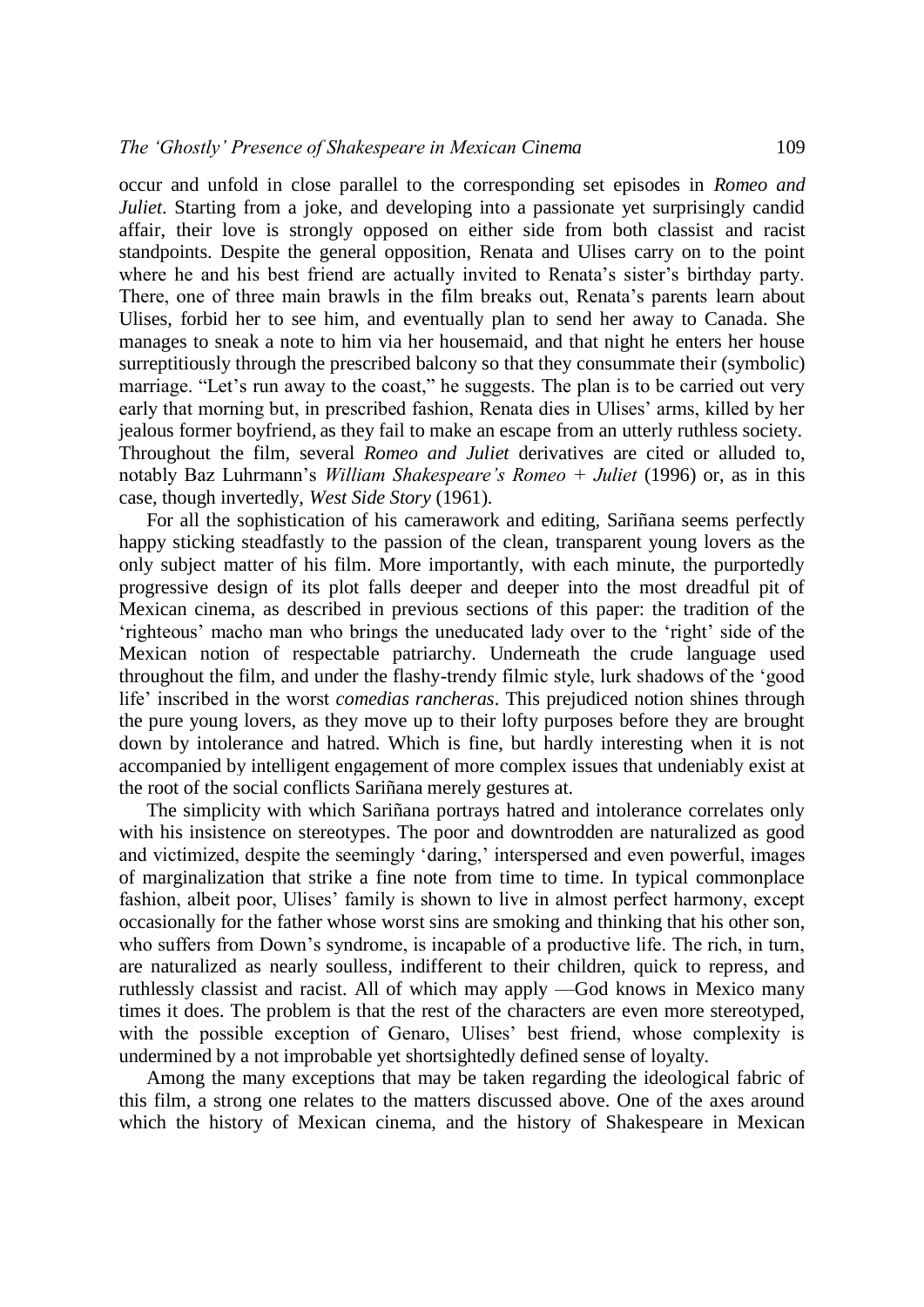cinema, revolve may be aptly called "Pygmalion films." In short, a great deal of Mexican family films from the "Golden Age" —and later, of course— showcase a formula where a 'good', strong, socially entitled and conservative 'manly' man carries out his god-given task of 'making' *his* woman: of teaching her and bringing her to see *his* side of things. Unfortunately for Sariñana's good intentions, that is exactly what happens between Ulises and his Renata. No wonder a quick description of his character can include as many and more things than I tried to include above, while hers, instead, can hardly go beyond "She is a student in a very expensive school". The Shakespeare in it notwithstanding —for in spite of being four-hundred-plus years old, the narrative in *Romeo and Juliet* is arguably more nuanced regarding gender relations— *Amar te duele* reeks of the husband-as-mentor cliché like few other films in recent Mexican memory.

From the outset, Renata gradually gives in to the persuasive, highly idealistic, Petrarchan-sweet but Spenserian-control-freak Ulises. Even from their second encounter at the mall, he begins to guide and re-educate her as regards her taste in music. Ulises is sensitive, sensible, caring, and considerate, yes; but underscoring that, throughout the detailed process of their relationship, prior to and after the catastrophic events at the birthday party, time and again the images, no matter how technically contrived —to be fair, sometimes brilliantly so— tell a story of mentoring, of firm control and guidance, even all the way to 'creating' or 're-creating' her. Witness the borderline-hokey but ultimately valuable sequence where he expounds to her the narrative of his comic-book art, treated on screen precisely in comic-book fashion: split frames, speech bubbles, blurbs and all.

As mentioned, apart from his underground mural work, Ulises is a comic-book artist. His major project is a saga that depicts a fictional world "where all men (*sic*) are equal": a race of "warriors" identified by a special tattoo —which Ulises bears— and ruled by a hero named Frior. Frior has a disciple called Zendra but so far lacks a soulmate. As he is falling in love, Ulises, the artist, draws a picture of Renata, the muse, whom he, significantly, always seems to watch through a shop window. The clearest allusion to *William Shakespeare's Romeo + Juliet* —an allusion famous all over the web— comes precisely the first time Ulises sees Renata through the window of a shop in the mall, in a shot that resembles only too pristinely the fish-tank shot in Luhrmann's movie. At a crucial point in the film, Ulises shows the drawing to his mother, and upon her request —how 'Freudian' can this get?— identifies her as Miria, Frior's love. Ulises, therefore, in the presence of his caring, soft-spoken and understanding mother, *makes* Renata the new Eve to his new Adam. When he actually shows his murals to Renata, and explains his search for a better planet, he begins to incorporate her into *his* picture (pun intended). In that planet, he explains, an Evil One keeps Miria inside a glass case. But Frior will set her free.

From what? We don't need to look far, for in previous sequences Renata has been shown to enjoy shopping, playing games in the mall, spending time with her sister (who drinks) and her best friend (who smokes pot), and even of confessing that she fancies a rather desirable, though deeply despicable, fellow who will eventually kill her. This is the burden of her slavery. But the glass case, the false window, the shop window, the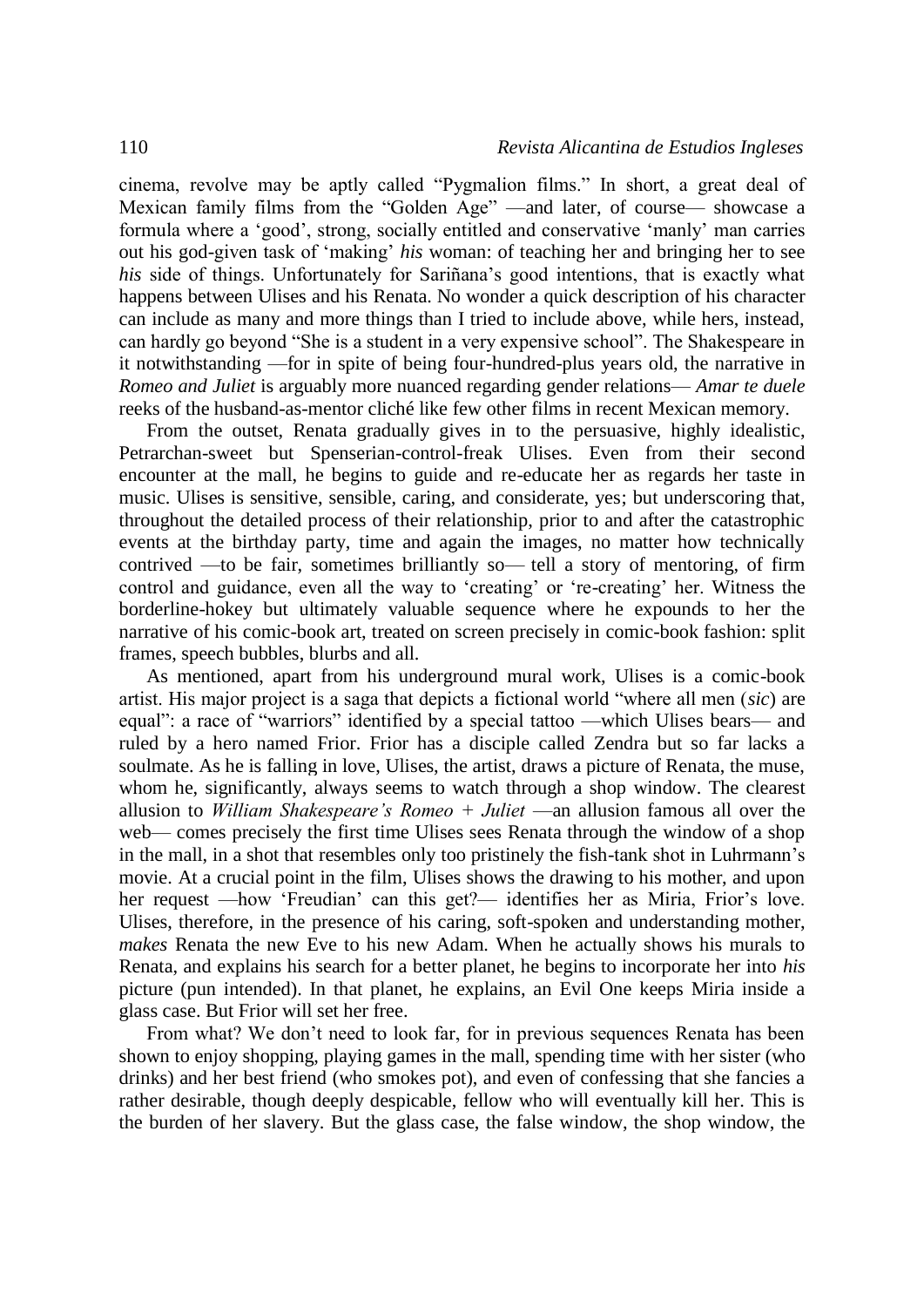glass-house of the irrelevant in this world —all those heinous things that enslave her will be no more thanks to her (literally) leading man. Brave Ulises, thus, gradually converts her from her temple of affluent sin to his church of the miserable but worthy. How condescending and trite can this get? The process ends with him tattooing her with the "sign of Frior's warriors" —it's just body paint, but it will do as the correlative of the wedding scene— and calling her (yet again, *naming* her) "a warrior". All along, she will hardly say a word without being corrected, or make a move that leads anywhere but where he leads. Even sneaking a note to him so that they can see each other before she leaves for Canada is a move she makes out of the need for being with him; that is, from the fact that being with him has become *a need*.

An additional book-ending set of episodes running in the same trite direction can be spotted, too. Early on, Renata buys Ulises a shirt with her (father's) credit card —plastic money, plastic life. On the other hand, we often see Ulises putting *real* money, cash, in a box at home: he has been saving it with the hope that one day he will be able to pay for the painting lessons he so craves. At the end, before leaving home to elope with his now finished work of art/devoted wife, we see Ulises take out of the box *only* as much cash as he needs to buy the bus tickets, which he will later proudly show Renata —real money, earned money. She, evidently, possesses none of it, nor has ever earned any of it, and on top, her (father's) credit card doesn't show ever again —not even now, when it would really come in handy. But that's exactly the type of reductive construction that pervades this film: the 'real' in it is just a half-hearted liberal fantasy. But the bullets that kill Renata are real bullets —the only 'real' part that somehow Sariñana and his screenwriter, Carolina Rivera, manage to bring into play. Still, they fall quite short of making those pieces of reality significant beyond placing the gun that shoots them in the hands of whom they lamely characterize as a 'bad seed.' The big problem with this film shows rather clearly: screenwriter and director reduce every conflict and every possible solution to matters of willpower—not exactly Shakespearean. The answers to the enormous conflicts circulating from one side to the other of the Santa Fe divide cannot simply be put down to "just say yes" —or to "just say no," for that matter.

That such a formula should have pervaded the "Golden Age" of Mexican cinema, from the late 1930s to the early 1960s, cannot be surprising. That it be blatantly sustained in a film purporting to explore the cracks in Mexican society in the twentyfirst century could be outrageous —were it not ludicrous. *Amar te duele* fails to address the issues Sariñana seems to be interested in starting, not because of his fascination with gimmicky filming but because the roots of this movie, the screenplay itself, written by a woman, reach deeply in the rotten soil of a long tradition of reductive narratives and discourses in Mexican cinema, some of which, ironically, others paradoxically, constitute the core of otherwise more complex products, and can be especially valuable when viewed against their historical contexts.